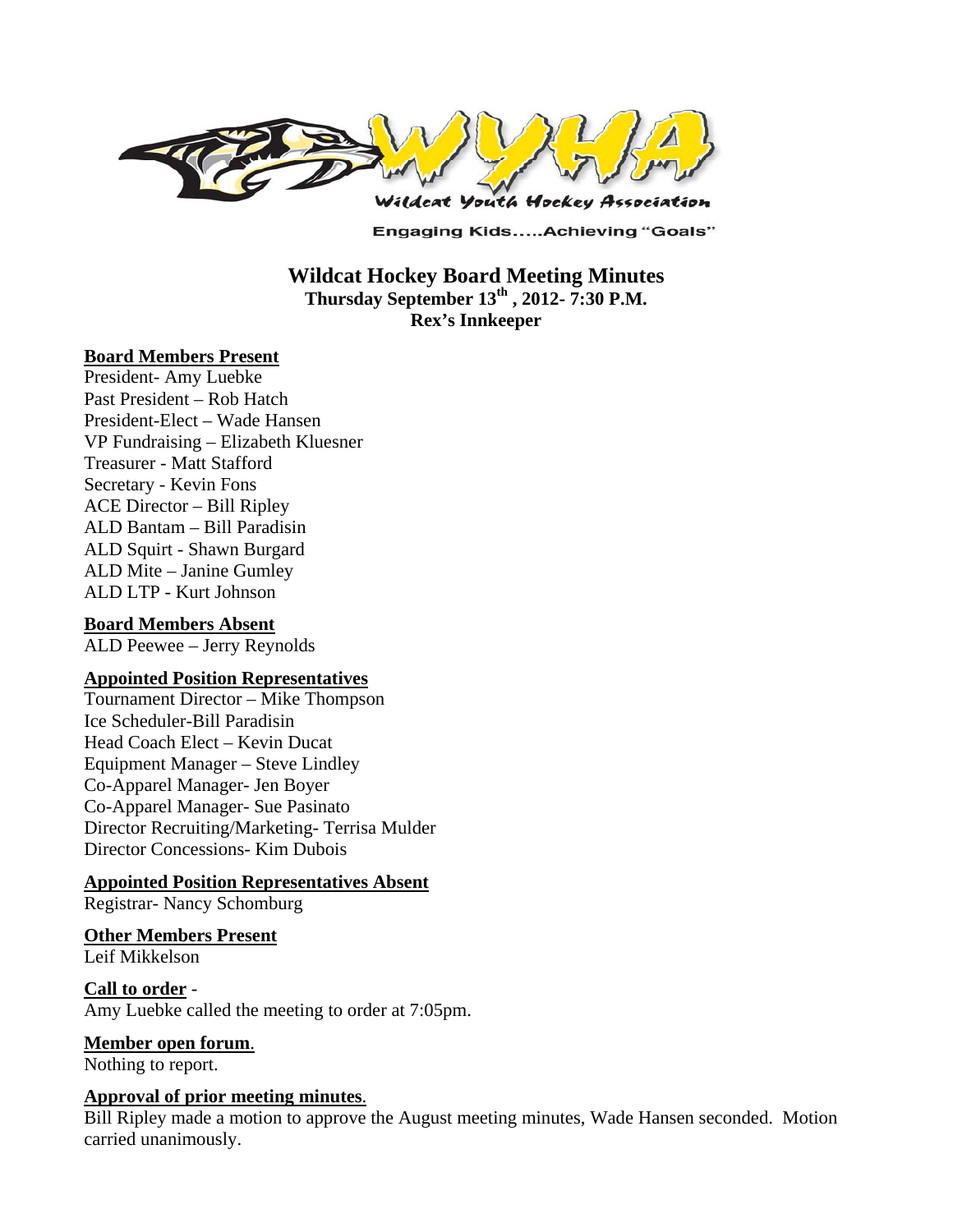## **Approval of agenda**

Wade Hansen made a motion to approve the agenda with changes, Bill Ripley seconded. Motion carried unanimously.

# **Reports:**

**Treasurer:** 

Reviewed Current Statements.

Approval of bills / Monthly Statement

Rob Hatch made a motion to approve the outstanding bills, Bill Ripley seconded. Motion carried unanimously

# **ALL ALD's:**

Handouts are ready or will be ready for team meetings (Team Sponsorship, Fundraising options, apparel order, concussion)

Start Recruiting Team Managers

## **LTS/MiniMite/LTP:**

Skaters per level (really need follow-up at MiniMite, LTP, LTS and below) – Kurt could use some help calling families.

Will get list from USA hockey next week on 2 by 2 challenge of U8 not registered. We should have all U6 register this year as it is free.

Need to send out LTS flier to family and friends - word of mouth advertising

## **Mite ALD :**

Nothing to report.

## **Squirt ALD:**

Coaches First Aid Training- Can do when we decide a date and time, Bill Ripley can work with Shawn and Steve Lindley to coordinate.

# **Pee Wee :**

Nothing to report.

**Bantam:**  Nothing to report.

## **Equipment :**

Need to buy water bottles for the teams, need 30 pucks per team and 50-100 for the rink.

Equipment rental period. How handle with camps? Renting for more than 1 year? Policy is rental for one season, will begin to enforce more. Plan to have all equipment back by April 1 and get away from never ending rentals.

## **Fundraising: Update**

Doing well with donations, going to start on advertising for directory next. November  $11<sup>th</sup>$  is Picture day from 5:00 to 7:00pm. Will have information / handouts ready for team meetings and tryouts.

## **Apparel:**

U8 reversible jerseys are special order for Back / Yellow. Add money to next year to buy the Jerseys early and buy some extra due to long lead time and special order.

## **Registrar-**

Nothing to report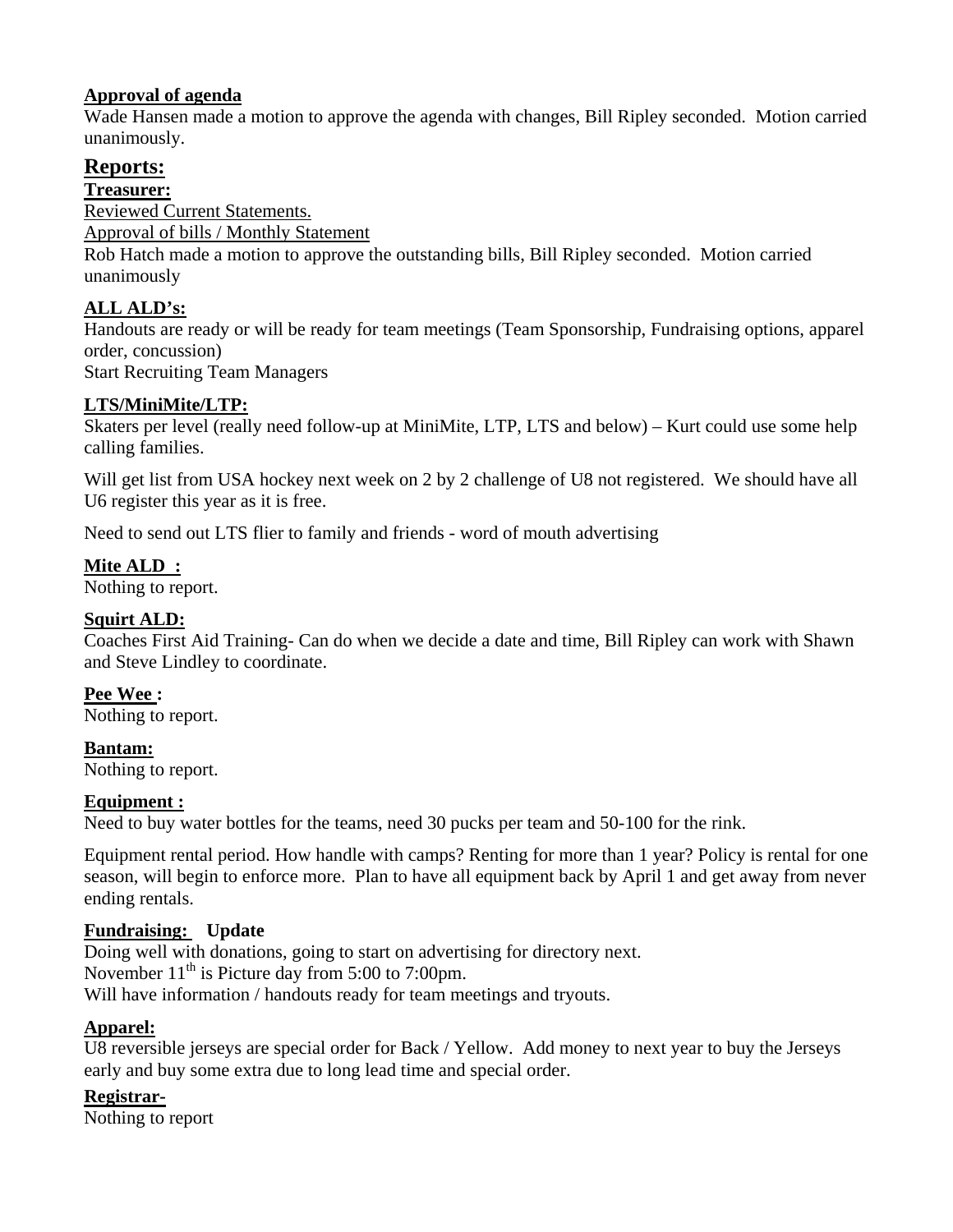**Ice scheduler-**Nothing to report **Marketing Director:** Nothing to report

#### **Tournament Director:**

Need to get Tournament rules on Web page. Need to determine Tournament Name.

#### **Concessions Director:**

WYHA will staff the High School games.

### **Ace Director:**

Feedback from Coaches meetings – separate meetings for different levels worked well.

Tryout plan reviewed again. (pineys will be assigned alphabetically, will re-send the tryout plan clubwide)

Review team placement – Players are placed on teams based on scores and not picked for teams.

### **Head Coach Elect:**

Question from club member of if we are playing too many games per USA Hockey program guidelines – Was reviewed and we have 70 hours of practice and 28 hours of game ice, per USA hockey guidelines.

Status of U6 league – need to follow up with Polar Caps to find out what is going on.

Status of U8 league. – Waiting on final numbers of teams from some clubs and then will schedule.

Status of Rec League and other options for the kids if our numbers are not there (plan B) – Making a big push this month, will make a decision next month based on the response.

Coaching Clinic is set for 10/09 with Matt Walsh (6PM - 10PM).

Beat the Heat Camp recap – great turnout for Mite, decent for other levels, planning earlier and getting word out for next year. Working on Holiday Camp now.

### **President elect –**

Nothing to report

### **Old / New Business / President:**

Concussion Education – Kris  $\&$  John Ehle putting together the info - Info in email and then presentations on  $9/30$ Cheat sheets for first aid kits, need for all levels including LTS.

Screening process – Instruction on the web page on both Managers and Coaches Tabs.

Need to determine if we want to pursue having a board representative on the rink board – voting / non-voting - We want a Voting position – Amy Luebke will follow up with Brandon and the WDIR Board.

Goalie clinic – Fridays at 7:30pm – from Bob Houle - Should we continue after 11/9 session. No payment necessary. Will charge non-members \$10/session and will go to coaches working the clinic. Plan to try to extend based on ice availability.

Teaching how to dress goalie – Bob Houle will work with the teams to teach the coaches and possibly parents how to properly dress the goalies. At least one coach from each team needs to know how to dress the goalie.

Meeting with the Coaches – Meeting with each group of coaches after the tryouts to go over what the ideas and goals of a program are. This could be 15-20 minute meeting before practice begins in the first week.

Do we want to run the Concessions? Will look at this closer over the next few months, big job, lots of questions.